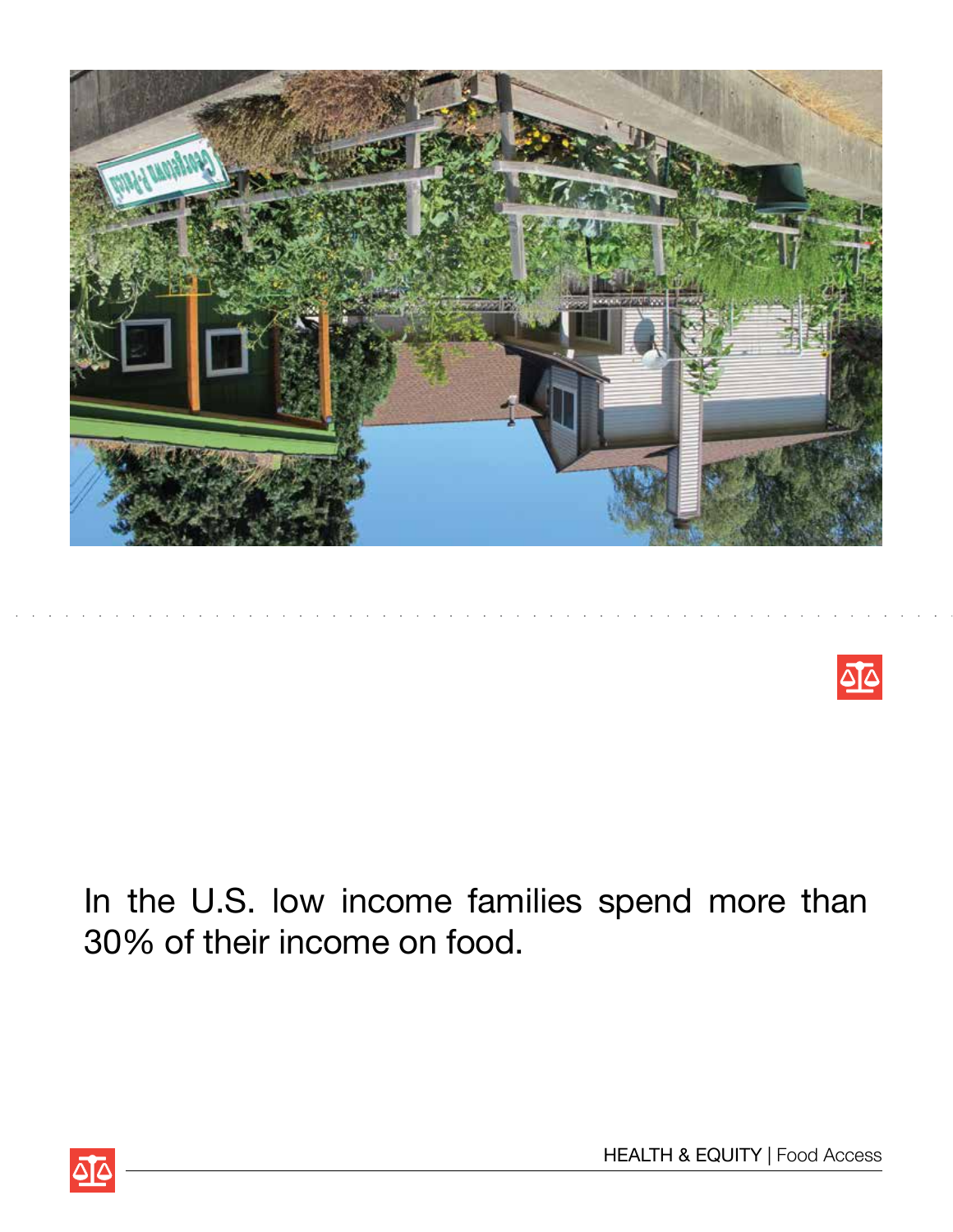



*Environmental Justice* a term that means treating and involving all people fairly, regardless of race, income, or ability, when developing, implementing, and enforcing environmental laws, regulations, and policies.



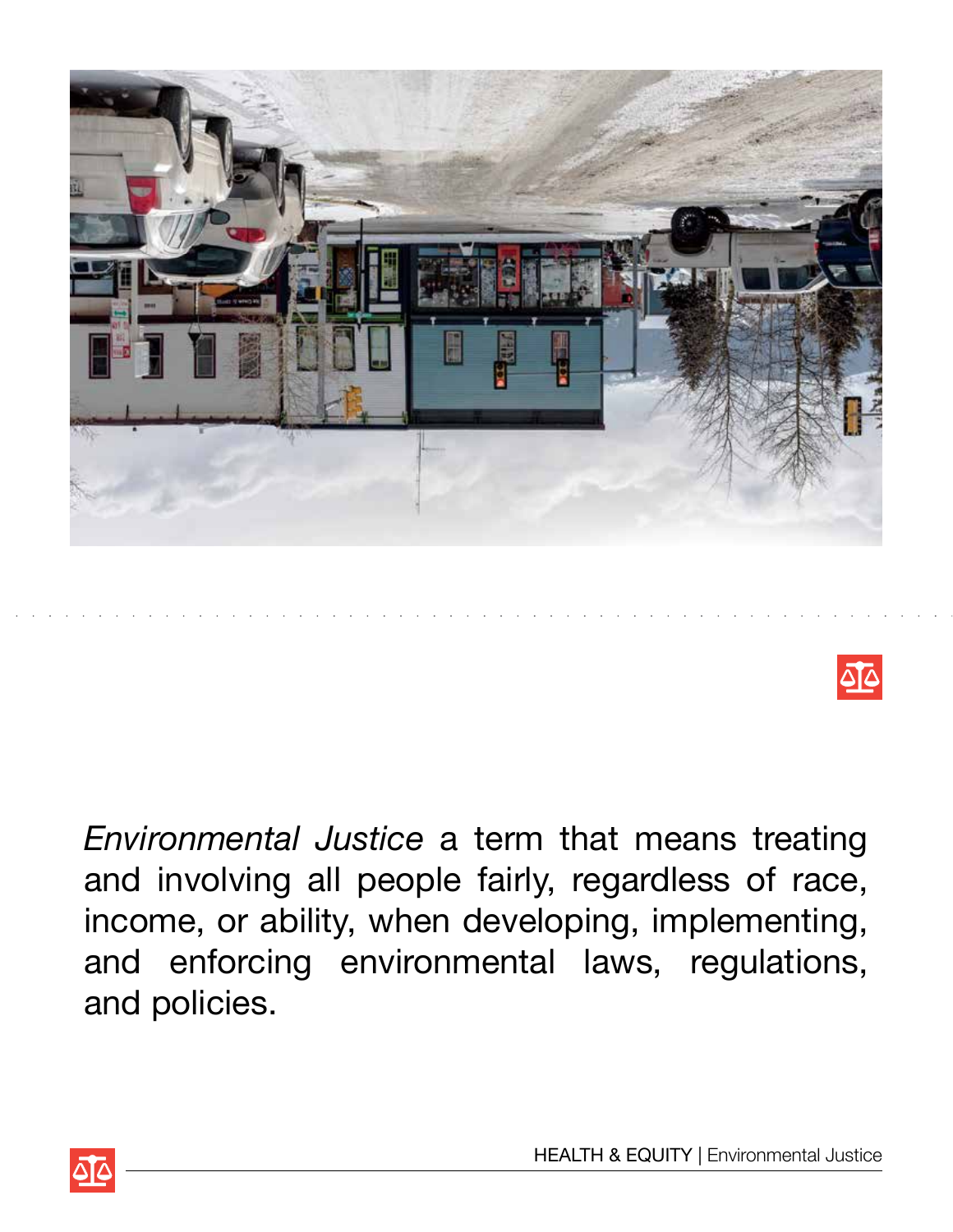



Low income communities have less access to green spaces than affluent communities.



HEALTH & EQUITY | Access to Open Space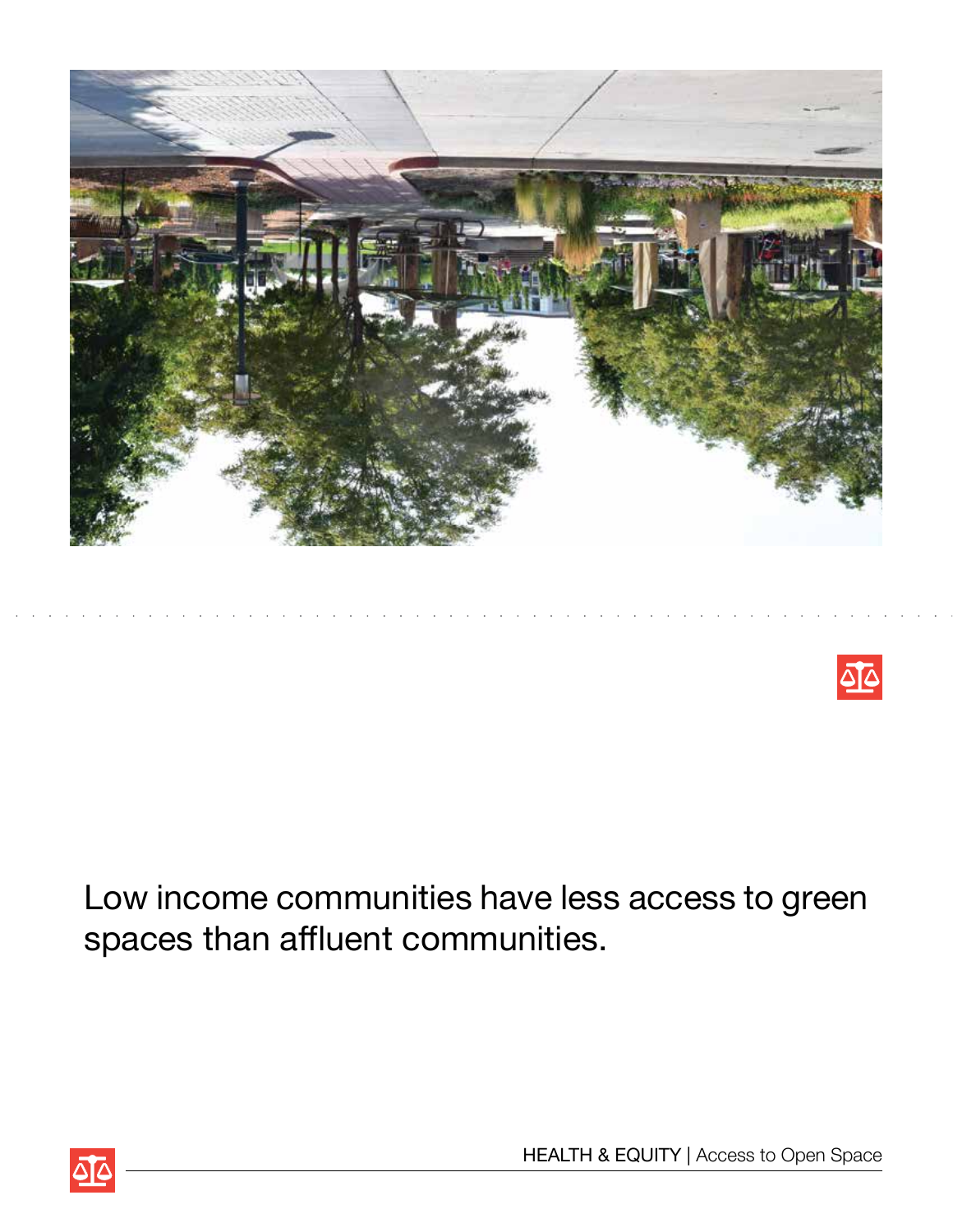



On average, people of color comprise 56% of the population living in neighborhoods with toxins and contaminants, compared to 30% elsewhere.

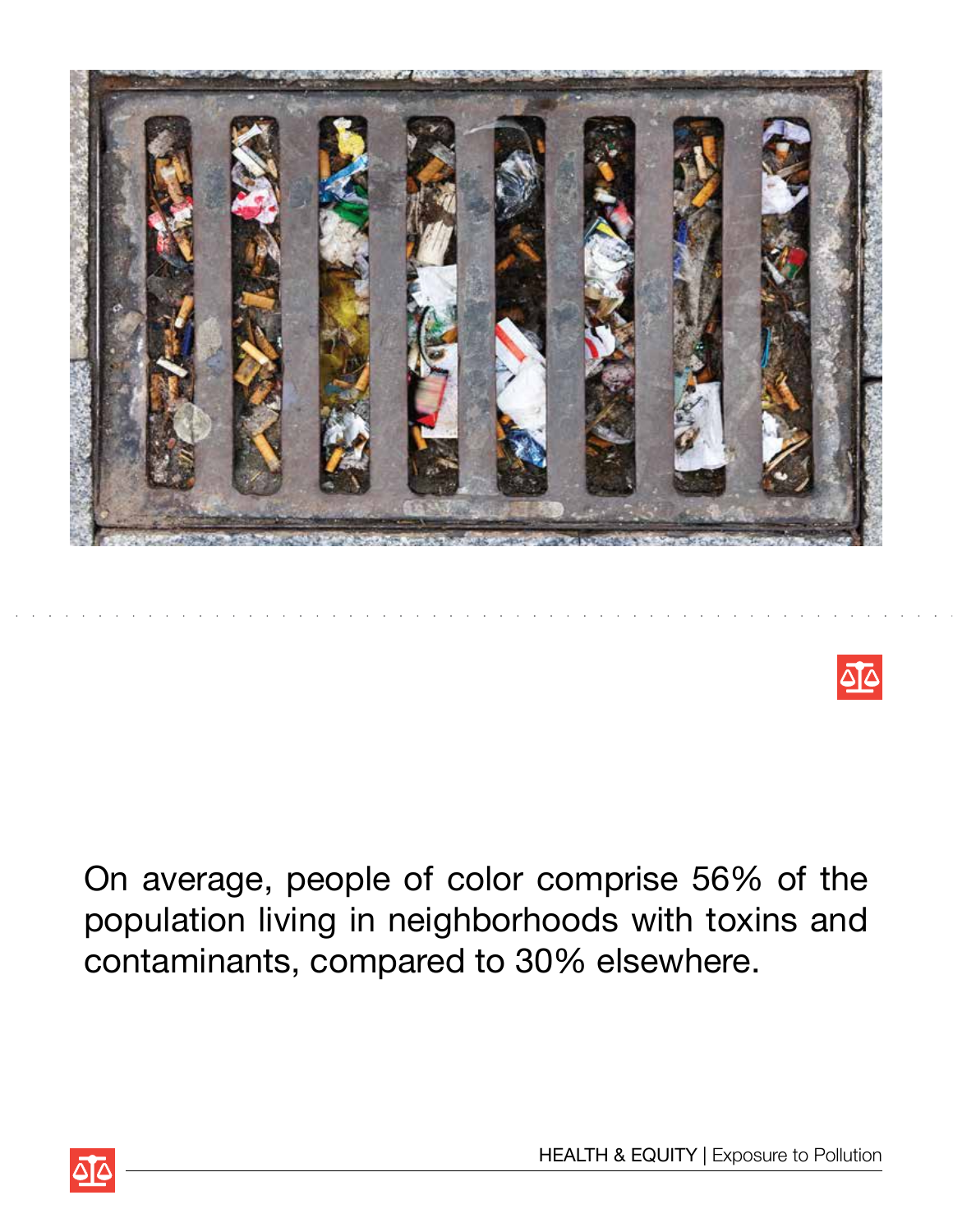



1 in 6 children in the U.S. may not know where their next meal is coming from.



HEALTH & EQUITY | Nutrition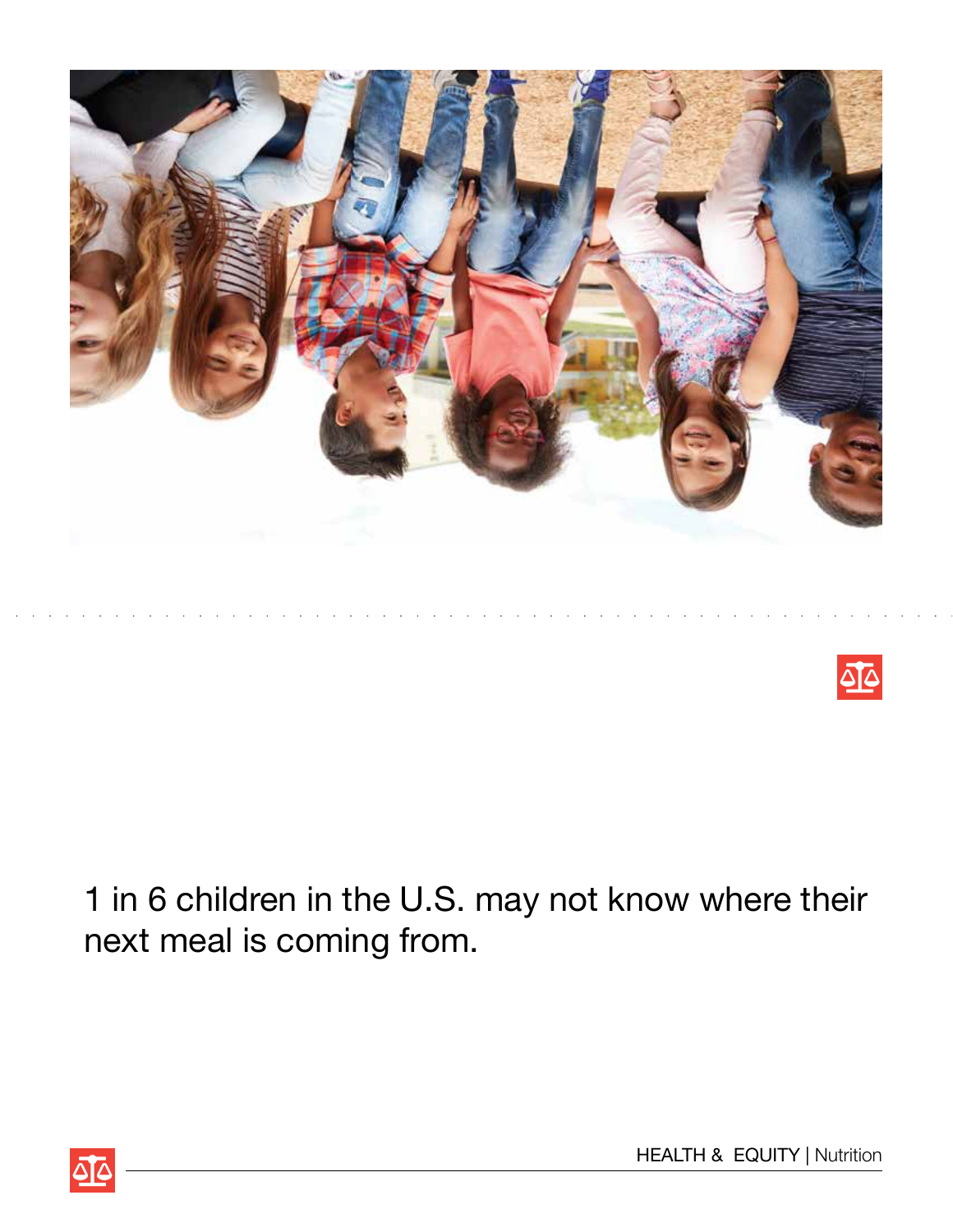



15% of families living in rural areas experience food insecurity, compared with 12% living metropolitan areas.



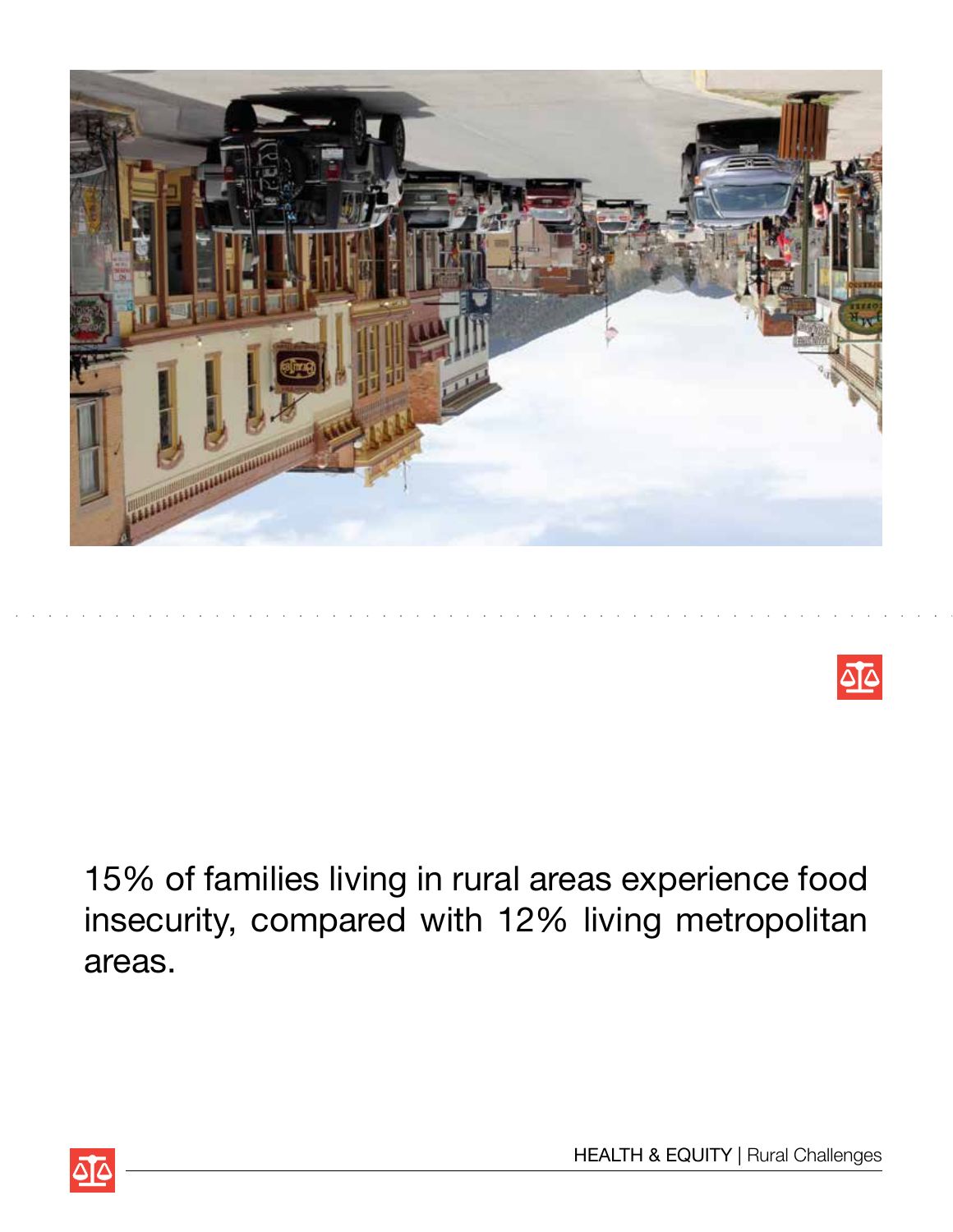



Approximately 12% of U.S. households were not able to access healthy and adequate food.



HEALTH & EQUITY | Food Access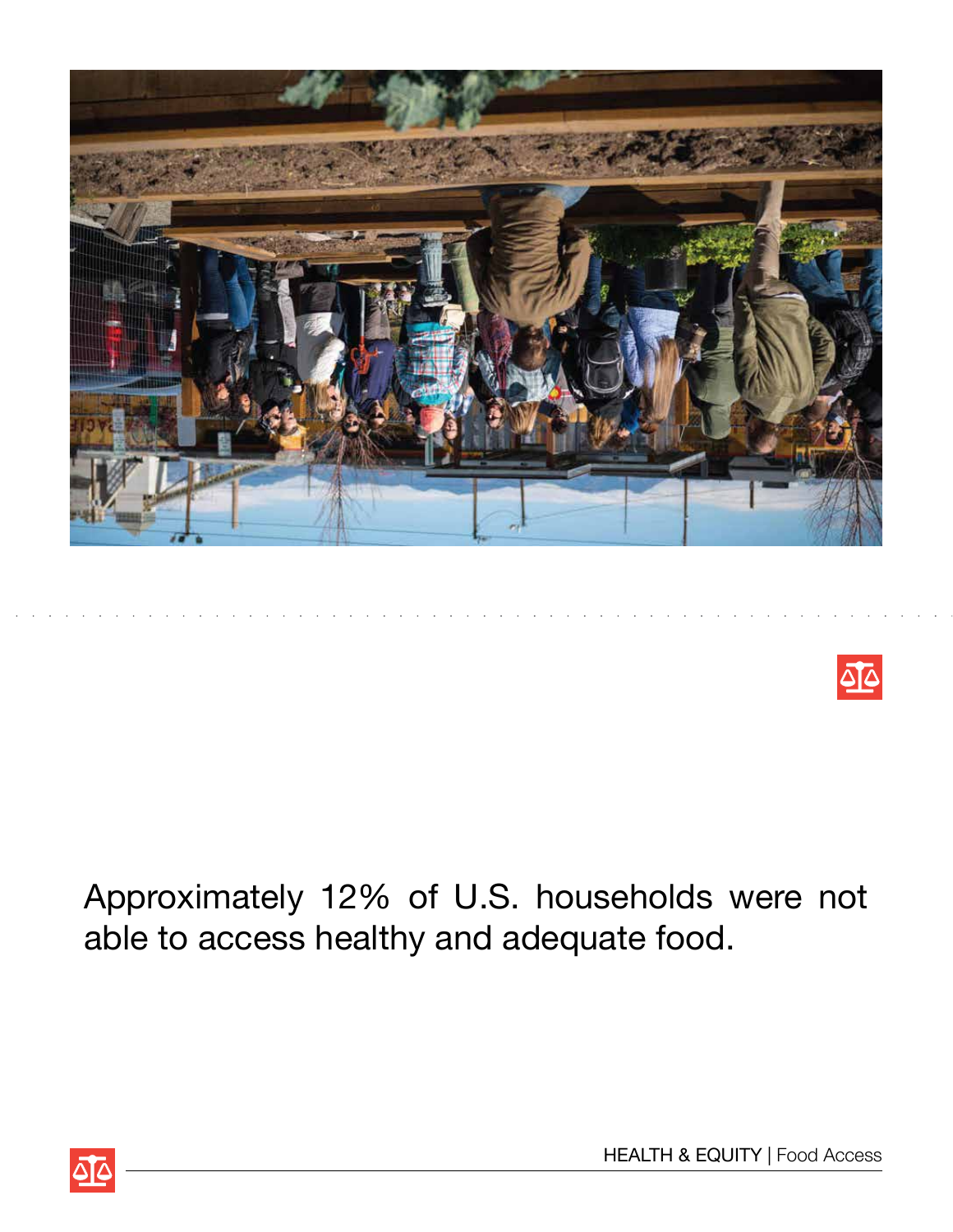



Parks and open space are proven to provide economic benefit for communities.

HEALTH & EQUITY | Access to Open Space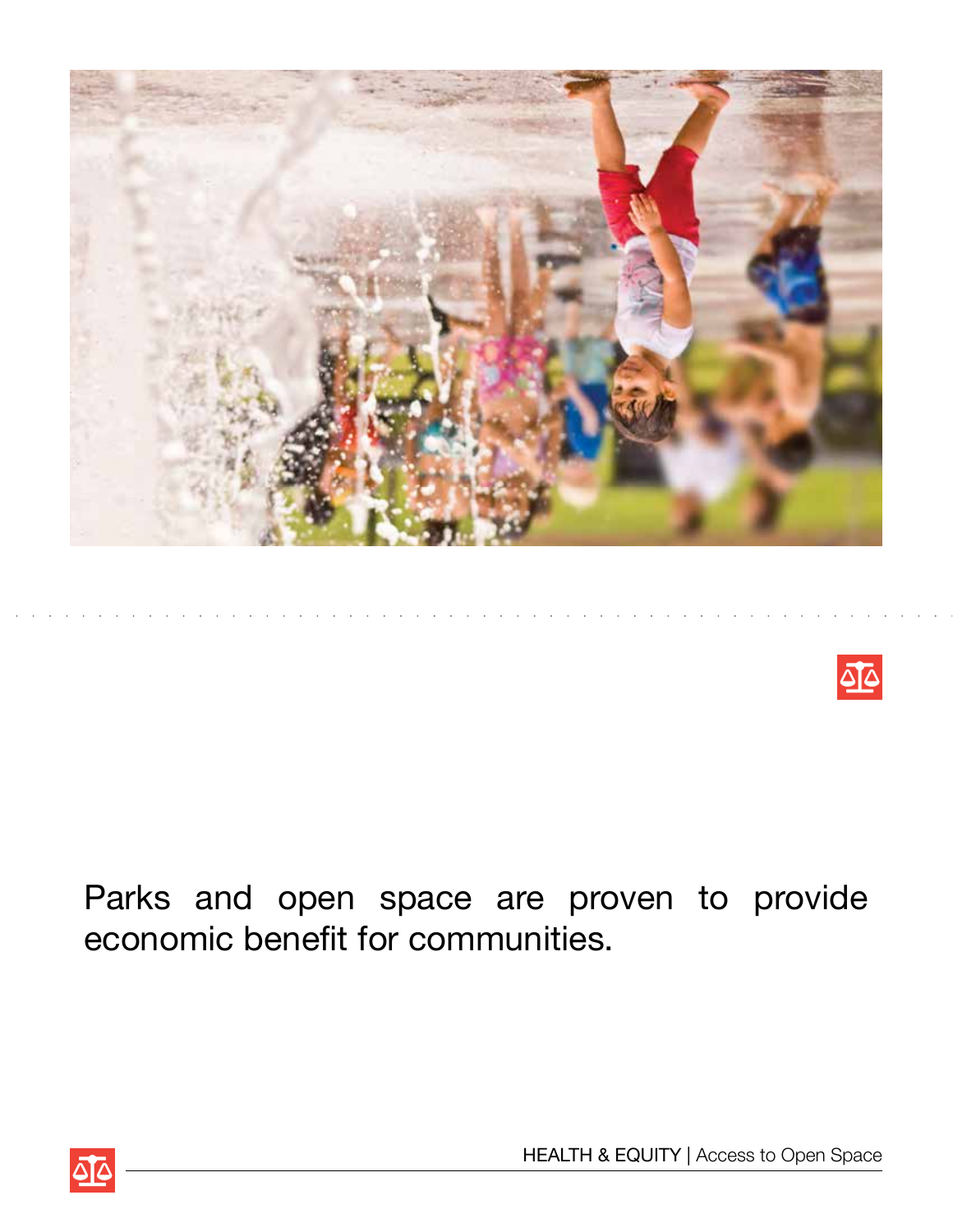



## 40 million people struggle with hunger in the U.S.

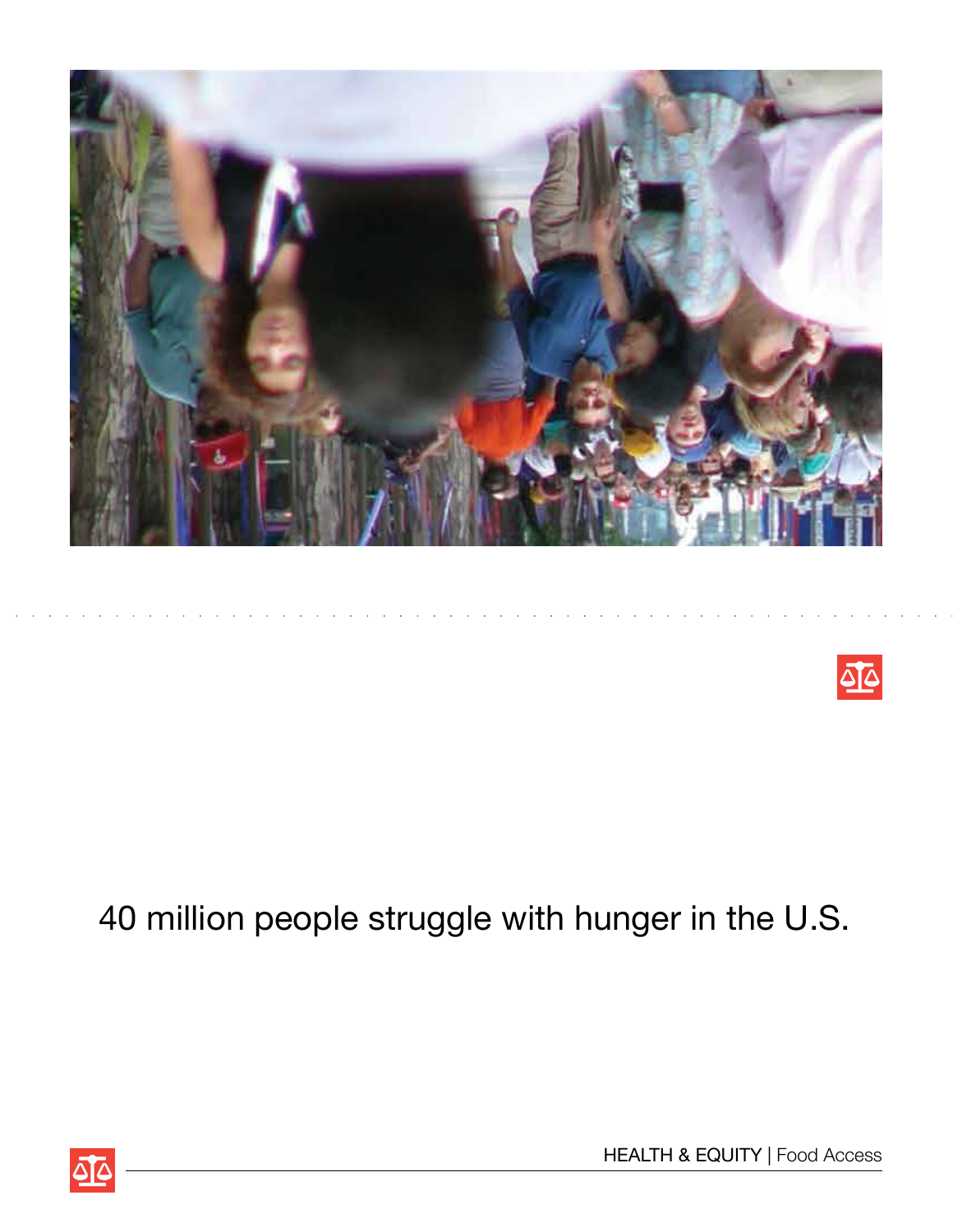



Increasing rent prices can displace members of a community and cause physical, psychological, and emotional health problems. This kind of displacement is called *gentrification*.



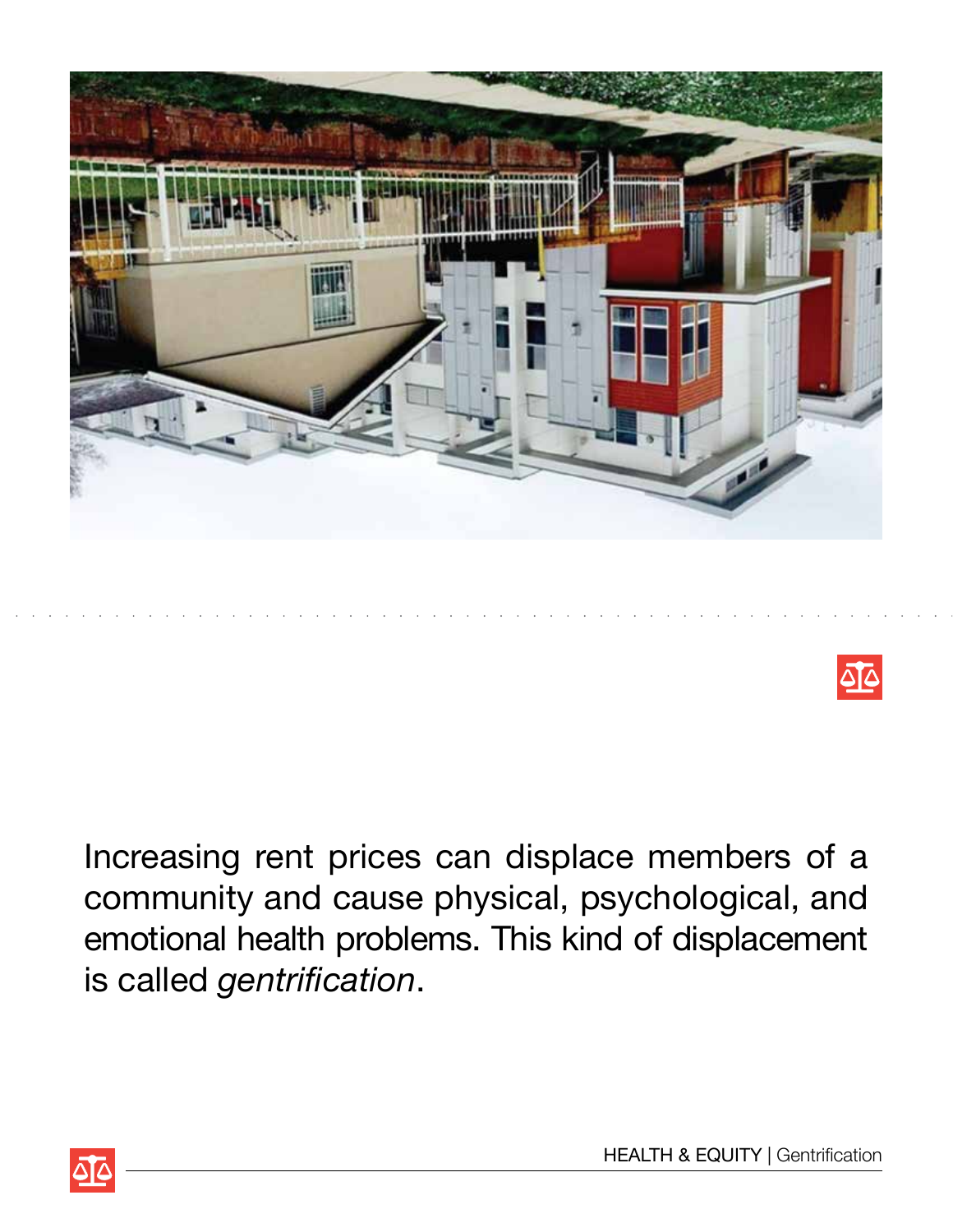



## Pop-up events contribute to re-imagining new possibilities in communities.

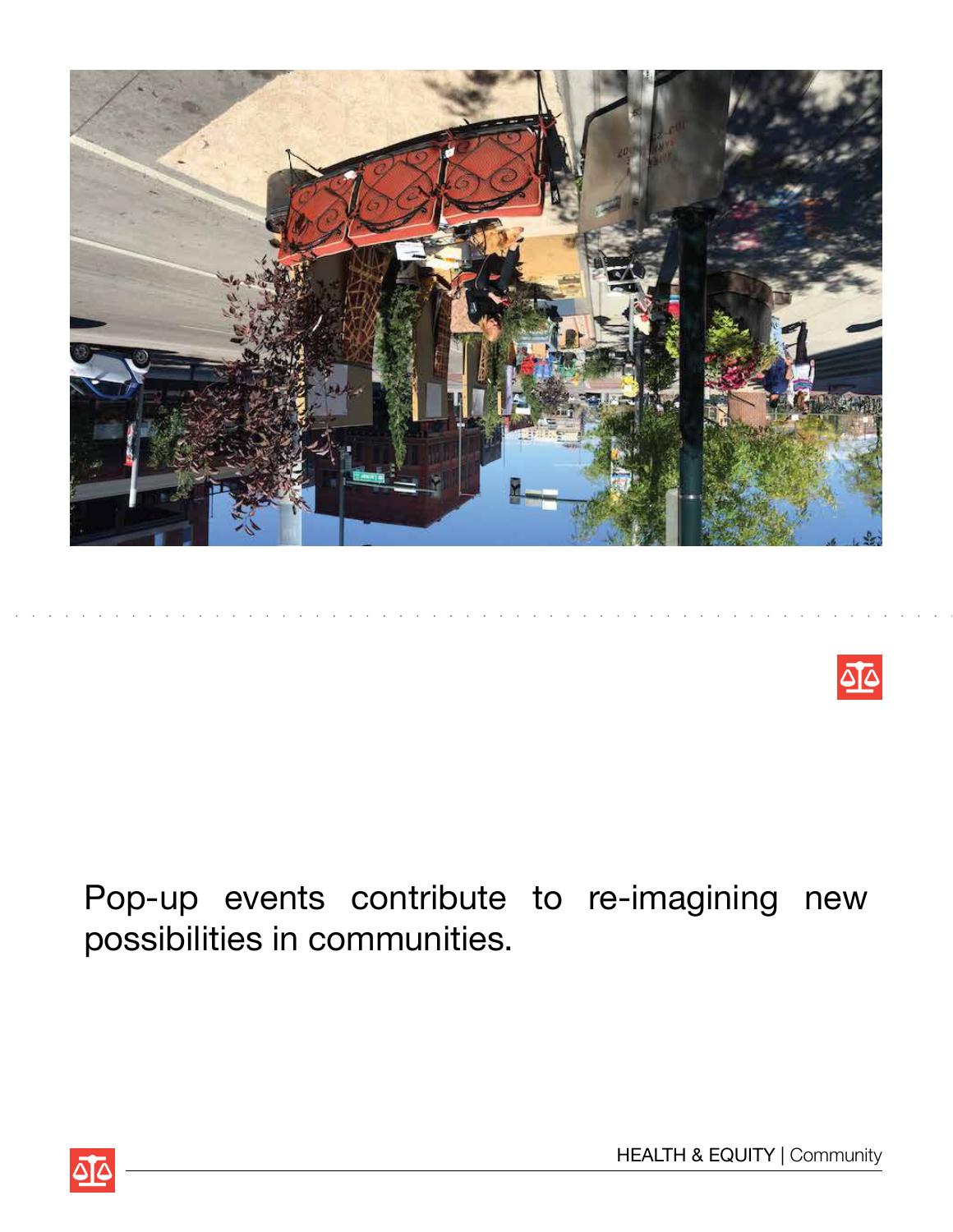



Children who experience food insecurity are at a higher risk of developing asthma, struggling with anxiety or depression, and performing poorly in school or physical activities.